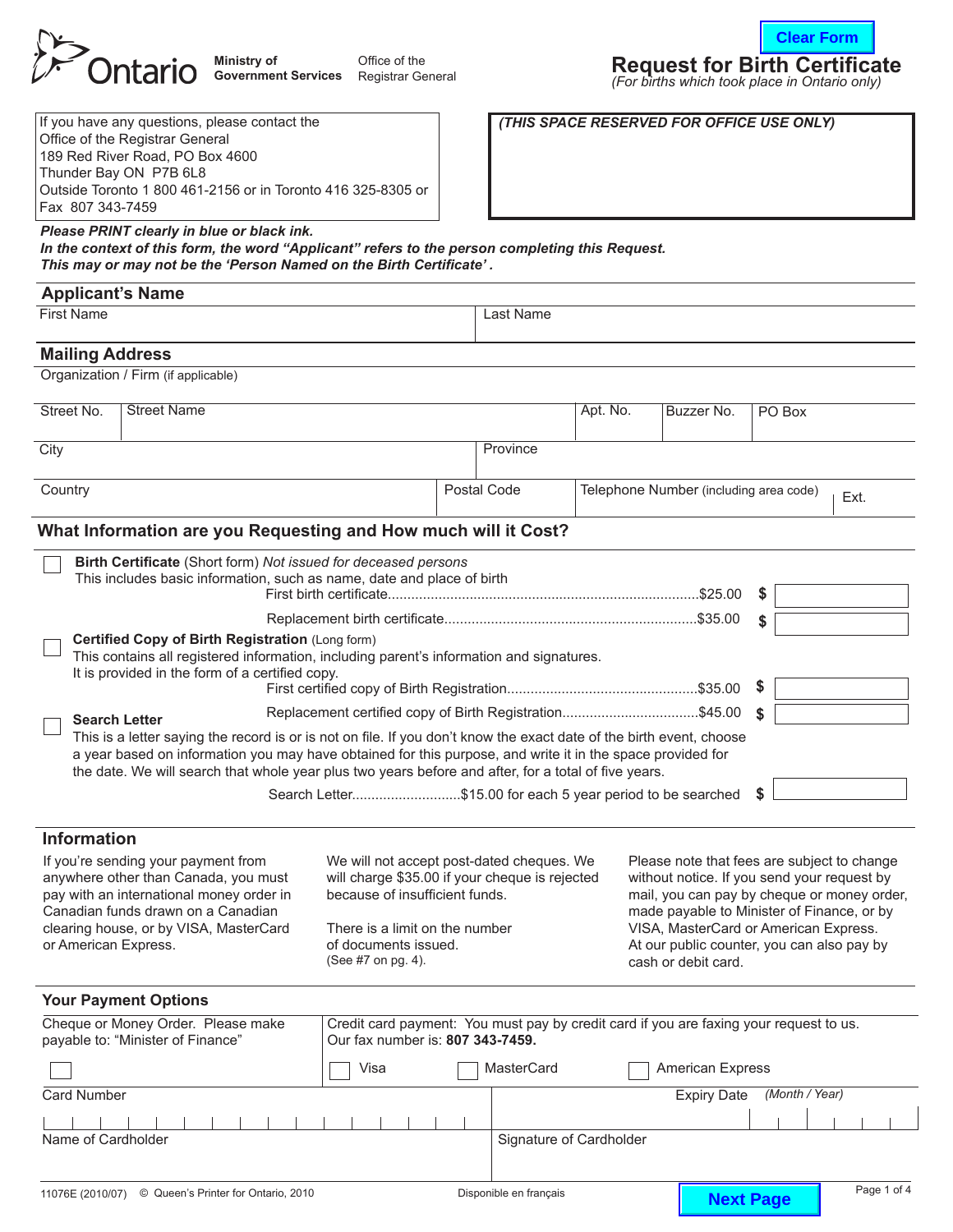| Who is the Person Named on the Birth Certificate (each box must be filled in)                                                                                                                                                                                      |                                                                                                          |                   |      |                                                                                                                 |                                                                                              |                   |                                                                      |                |            |                              |     |
|--------------------------------------------------------------------------------------------------------------------------------------------------------------------------------------------------------------------------------------------------------------------|----------------------------------------------------------------------------------------------------------|-------------------|------|-----------------------------------------------------------------------------------------------------------------|----------------------------------------------------------------------------------------------|-------------------|----------------------------------------------------------------------|----------------|------------|------------------------------|-----|
| Last Name (at time of Birth)                                                                                                                                                                                                                                       | <b>First Name</b>                                                                                        |                   |      | Middle Name(s)                                                                                                  |                                                                                              |                   |                                                                      |                |            |                              |     |
|                                                                                                                                                                                                                                                                    |                                                                                                          |                   |      |                                                                                                                 |                                                                                              |                   |                                                                      |                |            |                              |     |
|                                                                                                                                                                                                                                                                    | Date of Birth                                                                                            |                   |      |                                                                                                                 | Place of Birth (City)                                                                        |                   | Weight at Birth                                                      |                |            | No. of older brothers / sis- |     |
| Female<br>Male                                                                                                                                                                                                                                                     | Year                                                                                                     | Month             | Day  |                                                                                                                 |                                                                                              |                   |                                                                      |                |            | ters born before this child  |     |
|                                                                                                                                                                                                                                                                    |                                                                                                          |                   |      |                                                                                                                 |                                                                                              |                   |                                                                      |                |            |                              |     |
| Where did the birth take place                                                                                                                                                                                                                                     | Hospital (name)                                                                                          |                   |      |                                                                                                                 |                                                                                              | You must          | check one                                                            | Physician      |            | Midwife                      |     |
| Other (specify)                                                                                                                                                                                                                                                    |                                                                                                          |                   |      | Home                                                                                                            | <b>Birthing Centre</b>                                                                       | box               |                                                                      | Other          |            | Undetermined                 |     |
| Name of Doctor or Attendant (at birth)                                                                                                                                                                                                                             |                                                                                                          |                   |      | Address of Doctor or Attendant                                                                                  |                                                                                              |                   |                                                                      |                |            |                              |     |
|                                                                                                                                                                                                                                                                    |                                                                                                          |                   |      |                                                                                                                 |                                                                                              |                   |                                                                      |                |            |                              |     |
| Parent(s) Information (at time of this child's birth)                                                                                                                                                                                                              |                                                                                                          |                   |      |                                                                                                                 |                                                                                              |                   |                                                                      |                |            |                              |     |
| <b>Mother's</b> Maiden Name (see #1 on pg. 4)                                                                                                                                                                                                                      |                                                                                                          |                   |      | <b>First Name</b>                                                                                               |                                                                                              |                   |                                                                      | Middle Name(s) |            |                              |     |
|                                                                                                                                                                                                                                                                    |                                                                                                          |                   |      |                                                                                                                 |                                                                                              |                   |                                                                      |                |            |                              |     |
| Mother's Address (at the time of this child's birth)                                                                                                                                                                                                               |                                                                                                          |                   | City |                                                                                                                 |                                                                                              |                   | Province                                                             |                | Country    |                              |     |
|                                                                                                                                                                                                                                                                    |                                                                                                          |                   |      |                                                                                                                 |                                                                                              |                   |                                                                      |                |            |                              |     |
|                                                                                                                                                                                                                                                                    |                                                                                                          |                   |      |                                                                                                                 |                                                                                              |                   |                                                                      |                |            |                              |     |
| Mother's Marital Status (at the time of this child's birth)                                                                                                                                                                                                        |                                                                                                          |                   |      |                                                                                                                 |                                                                                              |                   | Any Other Last Name(s) Used by Mother                                |                |            |                              |     |
| Single<br>Married                                                                                                                                                                                                                                                  | Divorced                                                                                                 | Widowed           |      |                                                                                                                 | Common law                                                                                   |                   |                                                                      |                |            |                              |     |
| Mother's Age                                                                                                                                                                                                                                                       | Mother's Date of Birth                                                                                   |                   |      |                                                                                                                 | Mother's Place of Birth (City and Province / Country)                                        |                   |                                                                      |                |            |                              |     |
| (at time of this birth)                                                                                                                                                                                                                                            | Year                                                                                                     | Month             | Day  |                                                                                                                 |                                                                                              |                   |                                                                      |                |            |                              |     |
|                                                                                                                                                                                                                                                                    |                                                                                                          |                   |      | <b>First Name</b>                                                                                               |                                                                                              |                   |                                                                      | Middle Name(s) |            |                              |     |
| Father / Other Parent Last Name                                                                                                                                                                                                                                    |                                                                                                          |                   |      |                                                                                                                 |                                                                                              |                   |                                                                      |                |            |                              |     |
|                                                                                                                                                                                                                                                                    |                                                                                                          |                   |      |                                                                                                                 |                                                                                              |                   |                                                                      |                |            |                              |     |
| Father / Other Parent                                                                                                                                                                                                                                              | Father / Other Parent Date of Birth   Father / Other Parent Place of Birth (City and Province / Country) |                   |      |                                                                                                                 |                                                                                              |                   |                                                                      |                |            |                              |     |
| Age (at time of this birth)                                                                                                                                                                                                                                        | Year                                                                                                     | Month             | Day  |                                                                                                                 |                                                                                              |                   |                                                                      |                |            |                              |     |
|                                                                                                                                                                                                                                                                    |                                                                                                          |                   |      |                                                                                                                 |                                                                                              |                   |                                                                      |                |            |                              |     |
| Has a Birth Certificate (Short Form) been previously issued for this birth?**<br>Has a Certified Copy of the Birth Registration been previously issued for this birth?**                                                                                           |                                                                                                          |                   |      |                                                                                                                 |                                                                                              |                   |                                                                      |                | <b>Yes</b> |                              | No  |
| Has the person named on the Birth Registration ever had a legal name change?                                                                                                                                                                                       |                                                                                                          |                   |      |                                                                                                                 |                                                                                              |                   |                                                                      |                | Yes        |                              | No  |
| If 'yes', provide previous name(s) below:                                                                                                                                                                                                                          |                                                                                                          |                   |      |                                                                                                                 |                                                                                              |                   |                                                                      |                | Yes        |                              | No  |
| Last Name                                                                                                                                                                                                                                                          |                                                                                                          | <b>First Name</b> |      |                                                                                                                 |                                                                                              |                   | Middle Name(s)                                                       |                |            |                              |     |
| Last Name                                                                                                                                                                                                                                                          |                                                                                                          | <b>First Name</b> |      |                                                                                                                 |                                                                                              |                   | Middle Name(s)                                                       |                |            |                              |     |
|                                                                                                                                                                                                                                                                    |                                                                                                          |                   |      |                                                                                                                 |                                                                                              |                   |                                                                      |                |            |                              |     |
| ** All previously issued documents will be cancelled.                                                                                                                                                                                                              |                                                                                                          |                   |      |                                                                                                                 |                                                                                              |                   |                                                                      |                |            |                              |     |
| Who can Obtain this Information?                                                                                                                                                                                                                                   |                                                                                                          |                   |      |                                                                                                                 |                                                                                              |                   |                                                                      |                |            |                              |     |
| Where the person named on the certificate is alive                                                                                                                                                                                                                 |                                                                                                          |                   |      |                                                                                                                 | Where the person named on the certificate is deceased,                                       |                   |                                                                      |                |            |                              |     |
| (Check one or more boxes)                                                                                                                                                                                                                                          |                                                                                                          |                   |      |                                                                                                                 | only a Certified Copy of the Birth Registration will be issued.<br>(Check one or more boxes) |                   |                                                                      |                |            |                              |     |
| The person named on the Birth Certificate is the                                                                                                                                                                                                                   |                                                                                                          |                   |      |                                                                                                                 |                                                                                              |                   | The Next of Kin is the 'Applicant'. (see #2 on pg. 4)                |                |            |                              |     |
| 'Applicant'. (You must be at least 13 years of age)                                                                                                                                                                                                                |                                                                                                          |                   |      |                                                                                                                 |                                                                                              |                   | Specify relationship to deceased                                     |                |            |                              |     |
| A parent of the person named on the Birth Certificate is the<br>'Applicant'. (Your name must appear on the Birth Registration)                                                                                                                                     |                                                                                                          |                   |      |                                                                                                                 |                                                                                              |                   | Proof of Death attached. (see #3 on pg. 4)                           |                |            |                              |     |
| Mother                                                                                                                                                                                                                                                             | Father / Other Parent                                                                                    |                   |      |                                                                                                                 |                                                                                              |                   |                                                                      |                |            |                              |     |
| A person who has legal custody of the person named on the                                                                                                                                                                                                          |                                                                                                          |                   |      |                                                                                                                 |                                                                                              |                   | Estate Trustee is the "Applicant'. (see #4 on pg. 4)                 |                |            |                              |     |
| Birth Certificate is the 'Applicant'. (Proof of Custody is required)                                                                                                                                                                                               |                                                                                                          |                   |      | (Certificate of Appointment or similar proof required)<br>Certificate of Appointment or similar proof attached. |                                                                                              |                   |                                                                      |                |            |                              |     |
| Proof of Custody attached.                                                                                                                                                                                                                                         |                                                                                                          |                   |      |                                                                                                                 |                                                                                              | (see #5 on pg. 4) |                                                                      |                |            |                              |     |
| Why are you requesting this information?                                                                                                                                                                                                                           |                                                                                                          |                   |      |                                                                                                                 |                                                                                              |                   | Lost Birth Certificate / Certified Copy of Birth Registration        |                |            |                              |     |
| Please specify:                                                                                                                                                                                                                                                    |                                                                                                          |                   |      |                                                                                                                 | (see #6 on pg. 4)                                                                            |                   | Stolen Birth Certificate/ Certified Copy of Birth Registration       |                |            |                              |     |
| You MUST check one of the following boxes:                                                                                                                                                                                                                         |                                                                                                          |                   |      |                                                                                                                 | (see #6 on pg. 4)                                                                            |                   |                                                                      |                |            |                              |     |
| First time applying for Birth Certificate/Certified Copy of Birth Registration                                                                                                                                                                                     |                                                                                                          |                   |      |                                                                                                                 |                                                                                              |                   | Damaged/destroyed Certificate / Certified Copy of Birth Registration |                |            |                              |     |
| I authorize the Office of the Registrar General to issue the requested document/information, and consent to the Ministry of Government Services collecting                                                                                                         |                                                                                                          |                   |      |                                                                                                                 | (see #6 on pg. 4)                                                                            |                   |                                                                      |                |            |                              |     |
| information about myself and the person named on the Birth Certificate (if other than myself) from the guarantor and such other sources as may be                                                                                                                  |                                                                                                          |                   |      |                                                                                                                 |                                                                                              |                   |                                                                      |                |            |                              |     |
| necessary to verify the information on this form and my entitlement to the service required and to the disclosure of such information to the Ministry of<br>Government Services. I am aware that it is an offence to wilfully make a false statement on this form. |                                                                                                          |                   |      |                                                                                                                 |                                                                                              |                   |                                                                      |                |            |                              |     |
| <b>Signature of Applicant</b>                                                                                                                                                                                                                                      |                                                                                                          |                   |      |                                                                                                                 | Daytime Telephone Number (including area code)                                               |                   |                                                                      | Date Signed    |            |                              |     |
|                                                                                                                                                                                                                                                                    |                                                                                                          |                   |      |                                                                                                                 |                                                                                              |                   | Ext.                                                                 | Year           |            | Month                        | Day |
|                                                                                                                                                                                                                                                                    |                                                                                                          |                   |      |                                                                                                                 |                                                                                              |                   |                                                                      |                |            |                              |     |
| 107CT101010                                                                                                                                                                                                                                                        |                                                                                                          |                   |      |                                                                                                                 |                                                                                              |                   |                                                                      |                |            |                              |     |

**Next Page**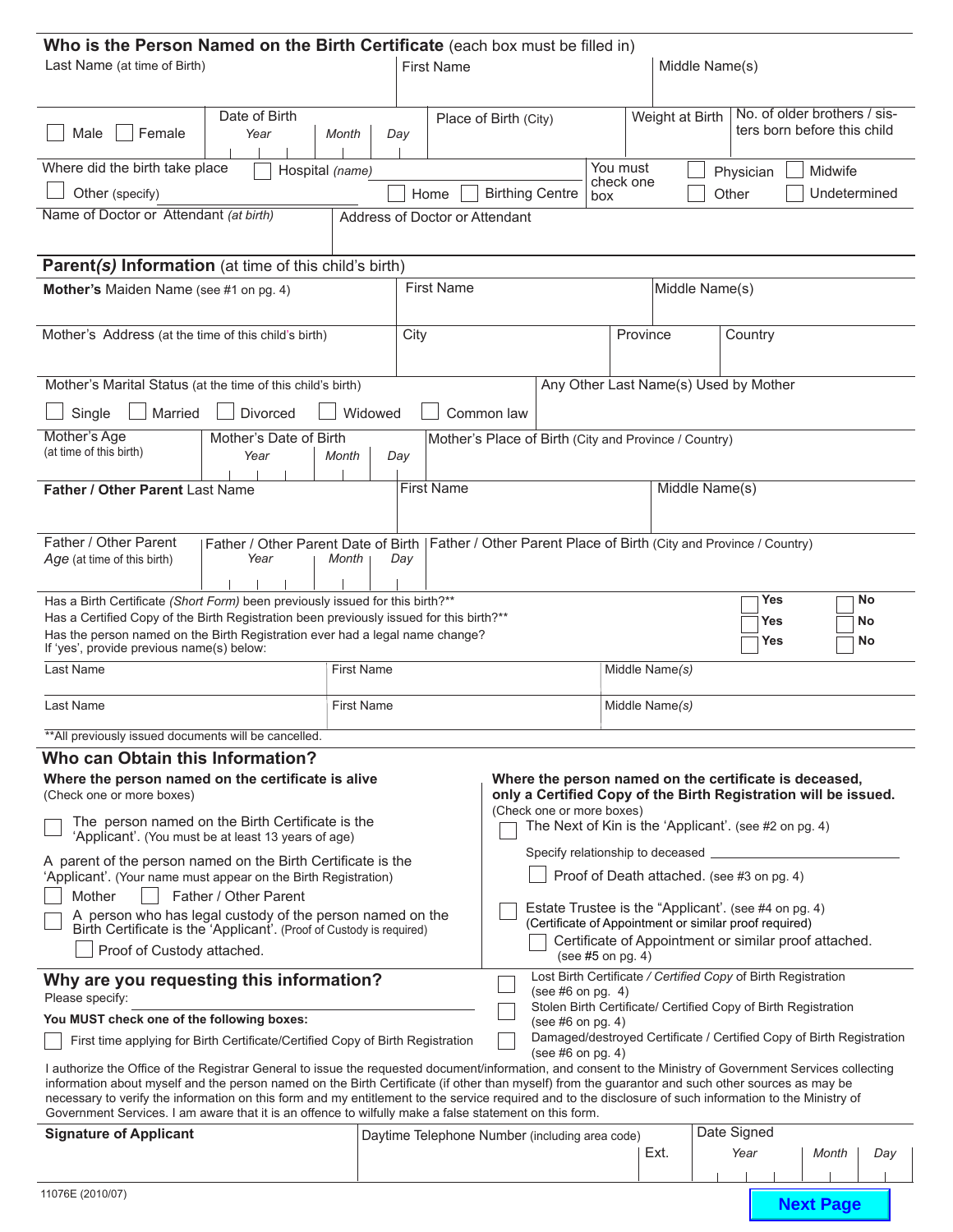# This Page MUST be completed in Full if the Person Named on the Certificate is 9 years of Age or Older

### **To the Applicant**

Please select one of the following persons to act as your Guarantor. When contacted, the Guarantor will be asked to verify that:

- the statements made in this application are true;
- as the Guarantor, he or she is a Canadian citizen belonging to one of the listed categories; and
- he or she has known you (the applicant) for at least two years.

No person shall charge a fee for acting as a guarantor (Section 45.1(2) of the *Vital Statistics Act*).

The Applicant certifies that the individual named below has consented to act as Guarantor.

# **The Guarantor**

The persons described in this section are prescribed as **guarantors** for the purposes of section 45.1 of the *Vital Statistics Act:* 

- 1. Canadian citizens who have known the applicant for at least two years and who are *currently serving* as one of the following:
	- i. Judge, justice of the peace, municipal police officer, provincial police officer or officer of the Royal Canadian Mounted Police, First Nations police officers and constables.
	- ii. Mayor.
	- iii. Member of the Legislative Assembly of Ontario.
	- iv. Minister of religion authorized under provincial law to perform marriages.
	- v. Municipal clerk or treasurer who is a member of the Association of Municipal Managers, Clerks and Treasurers of Ontario.
	- vi. Notary public.
	- vii. Principal or vice-principal of a primary or secondary school.
	- viii. Senior administrator or professor in a university or a senior administrator in a community college or in a CEGEP in Quebec.
	- ix. Signing officer of a bank, caisse d'économie, caisse populaire, credit union or trust company.
	- x. Chief of a band recognized under the *Indian Act (Canada).*

Canadian citizens who have known the applicant for at least two years and *who are practicing members in good standing* of a provincial regulatory body established by law to govern one of the following professions:

- i. Chiropractor, dentist, midwife, nurse, optometrist, pharmacist, physician or surgeon, psychologist or veterinarian.
- ii. Lawyer.
- iii. Professional accountant.
- iv. Professional engineer.
- v. Social worker or social service worker.
- vi. Teacher in a primary or secondary school.

The list above is not an endorsement by the Office of the Registrar General of professional status or recognition of superior qualifications.

| Name of Applicant (must be completed)           |            |                                          |                                  |  |
|-------------------------------------------------|------------|------------------------------------------|----------------------------------|--|
| Last Name                                       |            | <b>First Name</b>                        |                                  |  |
| <b>Guarantor Information</b>                    |            |                                          |                                  |  |
| <b>Guarantor's Last Name</b>                    |            | <b>First Name</b>                        |                                  |  |
| Organization / Firm (if applicable)             | Occupation |                                          | Registration No. (if applicable) |  |
| Work Telephone No. (including area code) / Ext. |            | Fax No. (optional) (including area code) |                                  |  |
|                                                 |            |                                          |                                  |  |

#### **Work address**

| Street No. | Name<br>street. | City/<br>Town | ovince | Code<br>าsta.<br>- - - - |
|------------|-----------------|---------------|--------|--------------------------|
|            |                 |               |        |                          |

Personal information contained on this form is collected under the authority of the *Vital Statistics Act,* R.S.O. 1990, c.V.4 and will be used to provide certified copies, extracts, certificates, or search notices and to verify the information provided and your entitlement to the service requested and for law enforcement and security purposes. It is an offence to wilfully make a false statement on this form. Questions about this collection should be directed to: Deputy Registrar General, Office of the Registrar General 189 Red River Road, PO Box 4600 Thunder Bay ON P7B 6L8. Telephone Outside Toronto 1 800 461-2156 or in Toronto 416 325-8305.